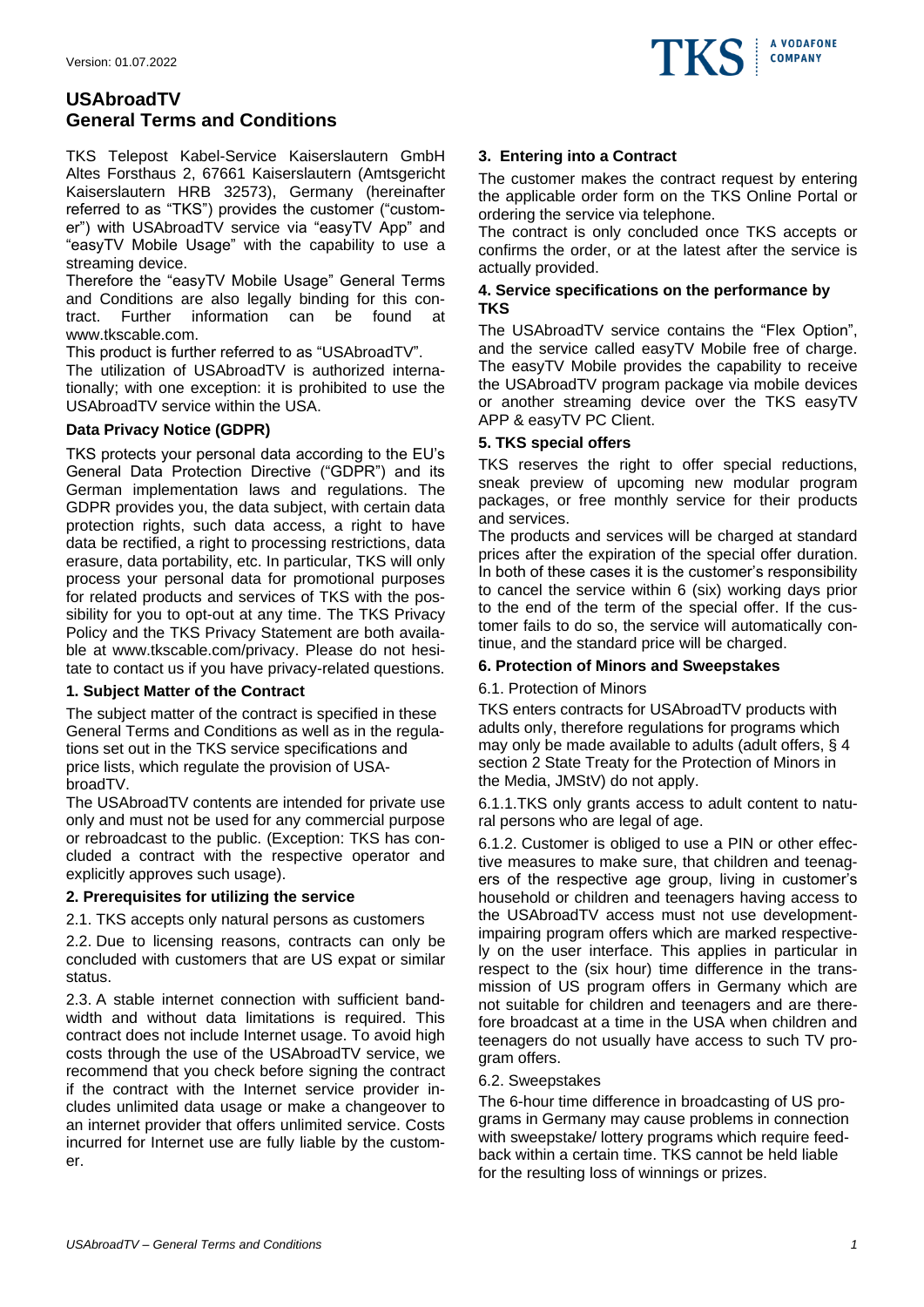

# **7. Customer's obligations and responsibilities**

7.1. The agreed prices according to the price list are due and payable immediately after the invoice is generated and must be paid promptly. Any costs for bounced checks, returned direct-debit orders, or returned credit card direct debit orders are borne by the customer to the extent that customer is responsible for the event that caused the costs.

7.2. For the use of this service, the customer requires a stable internet connection with sufficient bandwidth and without data limitations. This contract does not include Internet usage. To avoid high costs with the use of the USAbroadTV service, we recommend that you check before signing the contract if the contract with the Internet service provider includes unlimited data usage or make a changeover to an internet provider that offers unlimited service. Costs incurred for Internet use are fully liable by the customer.

7.3. Personal access data (e.g.: PIN) must not be passed on to third parties and must be kept at a safe place where they are inaccessible to third parties. For safety reasons they should be changed when they are first used as well as in regular time intervals thereafter. If customer has reason to believe that unauthorized persons have obtained knowledge of the access data, customer shall modify them immediately. Access data may only be stored on electronic storage media (e.g.: PC, USB-Stick and CD-ROM) in encrypted form.

7.4. The contents provided by TKS, or parts thereof may not be edited, copied or disseminated, shown in public or used for advertising purposes or be employed in any form or for a purpose outside that which has been contractually agreed, unless TKS has given its express prior written consent.

7.5. TKS and its agents shall be indemnified against any and all claims by third parties who are based on the illegal usage of the provided services by customer or with customer's consent or which arise, in particular, from litigation involving data protection, copyright or other laws in connection with the provided services. If customer realizes or becomes aware of the fact that there is an imminent risk of such violation, customer must immediately inform TKS.

7.6. Customer must allow TKS to automatically perform software modifications (e.g.: firmware updates) of the mobile apps and PC clients used by customer.

7.7. In case of substantial breaches of the customer's obligations as well as in the event of well-founded suspicions for customer's breach of contractual duties according to point 8.3 and 8.6, TKS has the right to block the respective services at customer's expense. In this case customer remains obliged to pay the monthly fee.

7.8. TKS must be notified immediately in writing of any change of personal contract data (e.g.: names, address, bank connection, email address)

7.9. The customer agrees to deny persons under 18 years access to offers that are liable to have undesirable influence on young people's moral development

# **8. Utilization by Third Parties**

Customer is not allowed to grant third parties exclusive utilization or access of USAbroadTV or to rent USAbroadTV to third parties.

# **9. Liability of TKS**

9.1. The liability of TKS as a provider of telecommunications services for the public for financial losses to an end user that are not caused intentionally is limited to a maximum of  $\epsilon$  12,500 per end user and damage event. If a damage-causing event afflicts damage to several end users and this event does not occur due to intent, the liability for damages shall be limited to a maximum of  $€$  10 million, notwithstanding the limitation in sentence 1. If the compensation that is paid to several injured parties for the same event exceeds the maximum limit, the compensation shall be reduced in the proportion in which the sum of all compensation claims exceeds the maximum limit. The limitation of liability in accordance with the sentences 1 to 3 of this clause shall not apply to claims for a compensation for damage caused by a default in payment of damages.

9.2. TKS shall be subject to unlimited liability for damages based on fault that have caused injury to life, body or health. For property damage and for financial loss outside the scope of application of Section 10.1 above, TKS shall be liable without limitation in the event of intent and gross negligence. Otherwise, TKS shall only be liable in the event of culpable breach of essential contractual obligations, whereby the liability shall be limited to the compensation of the foreseeable damage that is typical for the contract. An "essential obligation" is one whose fulfilment renders the proper execution of the contract possible, whose breach endangers the achievement of the purpose of the contract, and on which the customer may regularly rely that it will be observed.

9.3. TKS shall be liable for the loss of data in the event of simple negligence under the conditions and to the extent set forth in Section 8.2, only to the extent that the customer has backed-up his/her data with regard to the application in question at appropriate intervals and in an appropriate manner, so that the data can be recovered with reasonable efforts.

9.4. Any liability under the Product Liability Act remains unaffected as well as any liability for fraudulently concealed defects or liability within the scope of an assumed warranty.

#### **10. Assistance in Case of Disturbances**

10.1. A TKS hotline (in Germany 0631-3522-449) is available for customers every day to report disturbances

10.2. If maintenance work is necessary which can cause interference or interruptions, such work will be performed - they will be performed – if possible - during off peak times where there is little traffic.

10.3. In the event that customer is responsible for the reported problem, e.g.: if equipment has been operated incorrectly or installed incorrectly, TKS is entitled to charge the customer an extra fee for the expenses incurred to TKS in a separate invoice.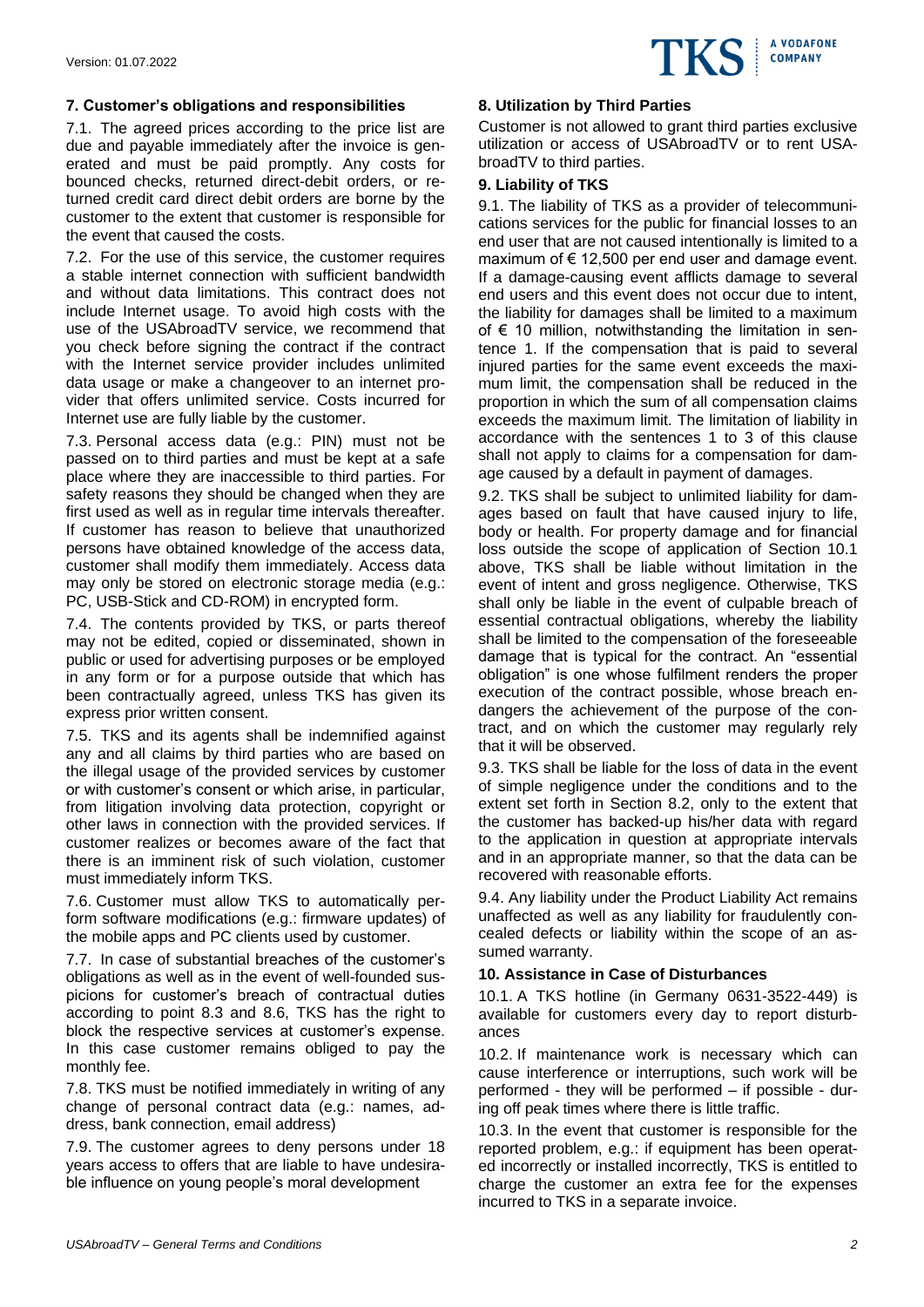# **11. Payment Conditions by TKS**

11.1. Unless otherwise agreed by TKS, the invoice is delivered to the customers' online account. The customer is obligated to regularly retrieve the invoice data. Only when explicitly requested the customer may receive the invoice via email or a paper invoice for a small additional surcharge. The applicable additional surcharge for the paper invoice can be found on the price list for USAbroadTV.

11.2. The monthly charges start with the operational access and are prorated based on the remaining monthly time frame. Thereafter charges are to be paid on a monthly basis in advance. If the price is to be calculated for parts of a calendar month, the exact number of days for which the service is used will be calculated.

11.3. Payment of charges for online contract conclusions can only be made via credit card direct debit. On the first of the month, TKS will deduct the invoice amount from the customers provided credit card.

11.4. If customer has an online payment account, the bill shall be deemed to have been received as soon as it is available on the customer's account.

#### **12. Complaints**

Complaints against the amounts of fees charged by TKS must be made in writing immediately after the receipt of bill. Complaints to TKS must be received by TKS within six weeks after invoice date. If complaints are not made in time, the bill is deemed accepted by the customer. The customer's legal claims over complains remain unaffected after the deadline.

#### **13. Changes of the general terms and conditions, service specifications and price list**

13.1. The general terms and conditions can be changed, as long as the substantial stipulations are not affected, the adjustment is necessary for the development for the contractual relationship, was not predictable when the contract had been agreed, and without the change the balance of the contractual relationship will be significantly changed. Substantial stipulations are in particular not affected by any change of underlying wholesale products that have no effect on the performance of the services or prices of TKS, or any changes that simplify complexity of the contractual agreement, including but not limited to the termination rules. Furthermore, TKS can make adjustments or additions to these General Terms and Conditions at any time if TKS deems these changes necessary to fill regulatory gaps that have developed or occurred after the contractual agreement was concluded. TKS can also use its judgement and make any modifications in view of any new binding court ruling having an impact on one or more clauses of these General Terms and Conditions that TKS deems necessary for compliance purposes.

13.2. The service specification can be changed if necessary for a valid reason and the customer thereby does not have an objective disadvantage, compared to the contractual agreement. This includes any service specification (e.g.: retention or improvement of functionalities) that does not clearly differ. A valid reason for a modification exists when technical innovations for the owed specifications become available for TKS on the market or when a third party, from whom the TKS obtains necessary intermediate input to render their service, changes their range of service.

A VODAFONE **COMPANY** 

13.3. The agreed upon prices can be increased to reflect TKS's increased costs. This may be e.g.: in case when a third party that TKS elects as a contractor for owed and necessary services under this contract, raises the price or fees. Furthermore, TKS is entitled to price increases to the extent caused by an increase of the value added tax or by mandatory fees and taxes imposed by the German Federal Network Agency or otherwise due to a modification or revision of applicable regulations.

13.4. In the case of paragraph 13.1 to 13.3 above, TKS will communicate the intended changes of the general terms and conditions and/or the service specifications as well as price increases caused by an increase of the value added tax to the customer fully in advance and in written form before they are going into effect. Once that such communication will be received, each affected customer has the extraordinary right of termination. If the customer does not terminate the contract in writing within six weeks after such receipt, the modification will automatically go into effect and become part of the existing contract. The customer will be made aware in the notification of change of the consequences of such extraordinary termination.

# **14. Late Payment**

14.1. On the first of the month if the credit card debiting was not successful an immediate block of performance will take place. Two further attempts will be made within interval of two day to deduct the amount from the credit card information that was provided by the customer. As soon as one of the deduction attempts is successful, the USAbroadTV access will be unblocked. Should neither of the deductions attempts successfully be concluded, the customer has the opportunity until the  $14<sup>th</sup>$  of the month to clear all outstanding amounts and have their service reactivated. If the overdue amount is not fully paid by the 14<sup>th</sup> of the month, TKS will terminate the contractual relationship. In this case the customer remains obliged to pay the outstanding amount.

14.2. Customer shall be entitled to offset amounts only if the counterclaim is undisputed or has been established as legally binding. Customer shall be entitled to enforce the right of detention only if it is based on counterclaims arising from the same contractual relationship.

14.3. TKS reserves the right to assert any other claims arising from a default in payment.

#### **15. Contract Term and Termination**

The contract term shall begin on the day when operational provision of USAbroadTV takes place; the earliest termination date is at the end of one month. Either party may terminate the contract in writing on any day with the termination becoming effective at the end of